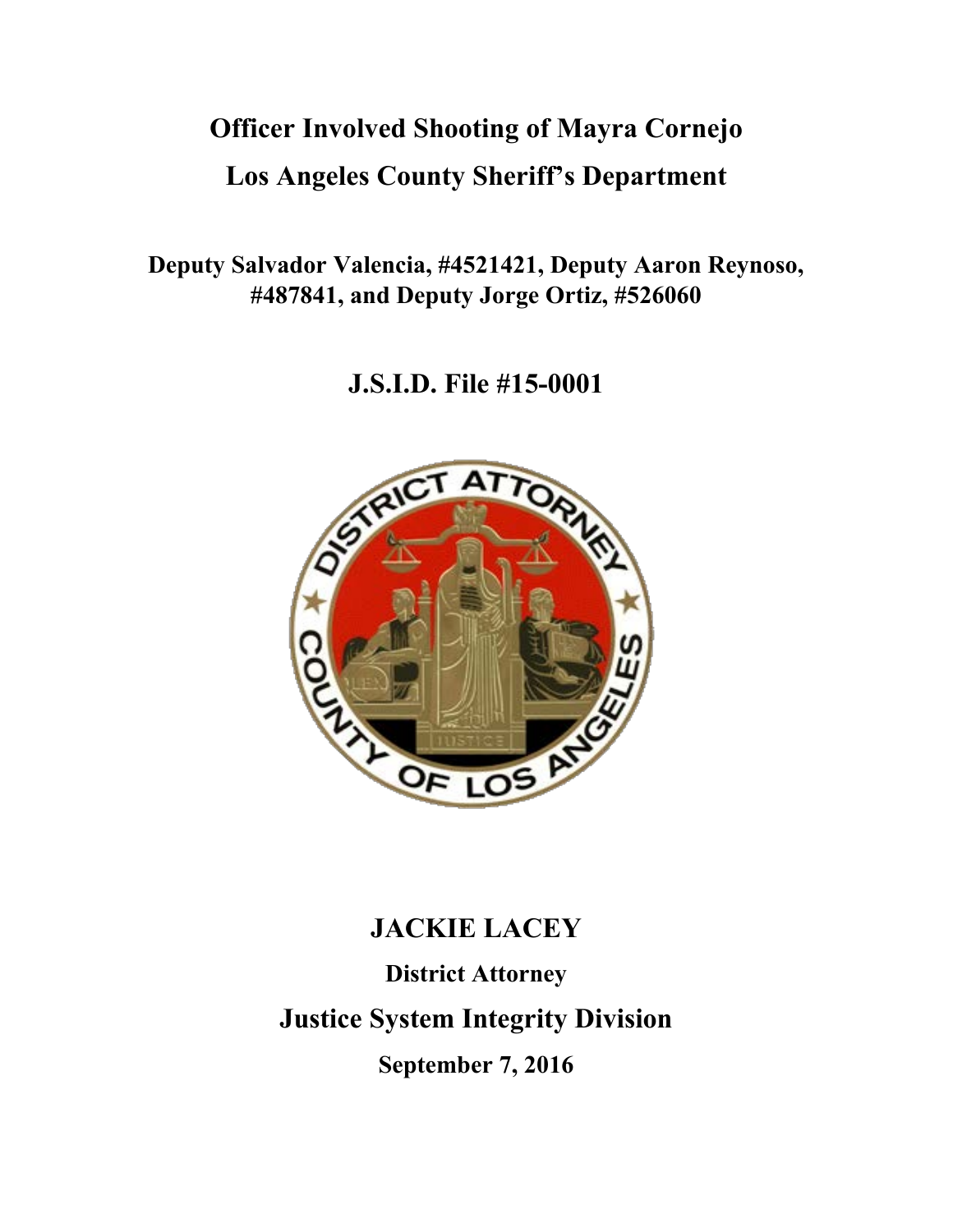#### **MEMORANDUM**

- TO: CAPTAIN STEVEN KATZ Los Angeles County Sheriff's Department Homicide Bureau 1 Cupania Circle Monterey Park, California 91755
- FROM: JUSTICE SYSTEM INTEGRITY DIVISION Los Angeles County District Attorney's Office
- SUBJECT: Officer Involved Shooting of Mayra Cornejo J.S.I.D. File #15-0001 L.A.S.D. File #014-17104-2814-013
- DATE: September 7, 2016

The Justice System Integrity Division of the Los Angeles County District Attorney's Office (LADA) has completed its review of the December 31, 2014, fatal shooting of Mayra Cornejo by Los Angeles County Sheriff's Department (LASD) Deputies Salvador Valencia, Aaron Reynoso and Jorge Ortiz. We have concluded that Deputies Valencia, Reynoso and Ortiz acted lawfully in self-defense and in defense of others.

The District Attorney's Command Center was notified of the shooting at approximately 5:20 p.m., on December 31, 2014. The District Attorney Response Team responded to the location. They were given a briefing regarding the circumstances surrounding the shooting and a walk-through of the scene.

The following analysis is based on investigative reports, forensic science firearms analysis reports, photographic evidence and witness statements prepared by the LASD and submitted to this office by LASD Sergeants Robert Gray and Luis Nunez. The voluntary statements of Deputies Valencia, Reynoso and Ortiz were considered in this analysis.

#### **FACTUAL ANALYSIS**

On December 31, 2014, Mayra Cornejo went to the Superior Court in the City of Compton and learned that charges had not been filed against her husband, Ferman Quinonez, and that he would be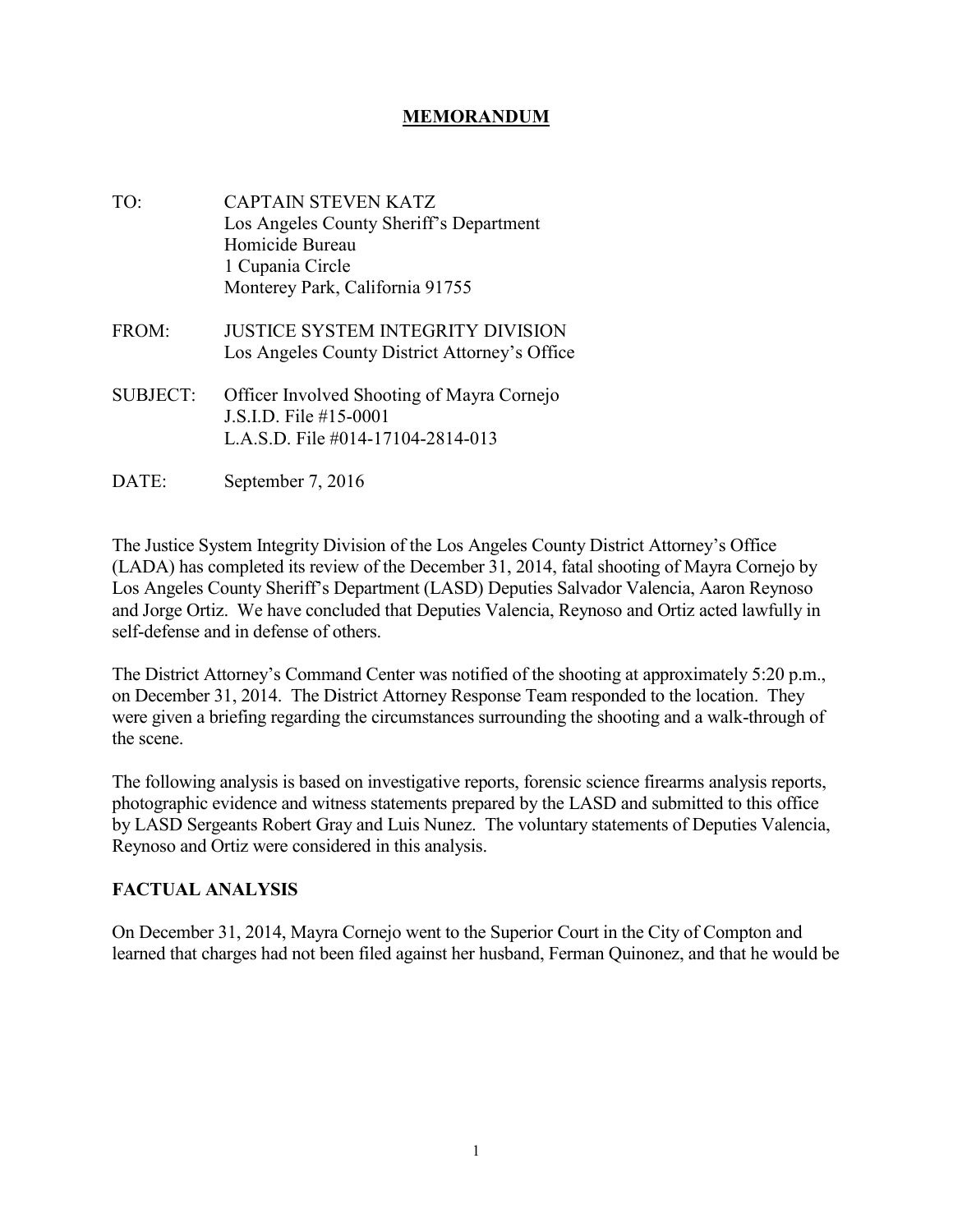released from custody.<sup>1</sup> Quinonez was released from the courthouse around  $4:00$  p.m. and walked across the street to the McDonald's located at 101 W. Compton Boulevard.<sup>2</sup> While waiting for his order of food, Quinonez used the payphone outside the location at the southeast corner of the building. While standing at the payphone, Cornejo approached him from behind, reached around his right side and pressed a handgun against his abdomen. Cornejo fired one round, which did not strike Quinonez.<sup>3</sup> Cornejo yelled, "I told you I was going to kill you!" as Quinonez tried to calm her down. Quinonez wrestled the gun away from Cornejo, who was physically assaulting him, ejected the magazine and placed the gun on top of the night deposit box on the southeast corner of the building.<sup>4</sup> Cornejo regained control over the gun and pointed it at Quinonez. Unsure of whether there was a live round in the chamber, Quinonez ran for cover behind a portable "Lotto" sign on the walkway in front of the payphone.<sup>5</sup>

LASD Deputies Salvador Valencia, Aaron Reynoso and Jorge Ortiz and additional deputies responded to a report of a man with a gun at the location. Valencia exited his vehicle, saw that Cornejo was pointing a gun at Quinonez and began giving commands to Cornejo to drop her weapon. Reynoso and Ortiz exited their vehicle and positioned themselves south of Valencia's location. Valencia yelled at Cornejo, "Put it down, put down the gun, put down the gun!" Cornejo ignored his commands to drop her weapon. In fear that Cornejo was going to shoot Quinonez or the deputies, Valencia fired six to eight rounds and Reynoso fired two to three rounds at Cornejo. As Cornejo fell to the ground, Ortiz saw that she was armed. Once on the ground, Ortiz believed she was still armed with the gun or was preparing to arm herself again. Fearing that Cornejo was going to shoot his fellow deputies, Ortiz fired two rounds at Cornejo.

<sup>&</sup>lt;sup>1</sup> On December 29, 2014, Cornejo reported to the LASD that she suspected Quinonez of sexually molesting one of their daughters, and possibly another daughter. An investigation into the allegations began and Quinonez was arrested later that day. Between December 30, 2014 and the afternoon of December 31, 2014, the assigned LASD Special Victim's Bureau investigator attempted to reach Cornejo on the telephone and at her place of residence to conduct a follow up investigation. After repeated efforts, the investigator was unable to locate Cornejo. On December 31, 2014, the Los Angeles County District Attorney's Office declined to file charges pending the results of a further investigation. At approximately 4:07 p.m., Cornejo phoned the investigator. Cornejo was upset and asked about the status of the case. She agreed to meet with the investigator the next morning at an address that she was to provide. Cornejo advised the investigator that she had been moving around and did not have a phone. Cornejo did not provide the investigator with the address or respond to any additional text messages. At 4:37 p.m., Cornejo called the Century Sheriff Station and expressed her anger and disappointment that Quinonez was being released from custody. In the recorded conversation, Cornejo told the deputy, "I know, I know, that's why I'm going to do something about it."

<sup>&</sup>lt;sup>2</sup> The McDonald's restaurant, which is situated on the northwest side of the intersection of Compton Boulevard and Willowbrook Avenue, shares the building with a Food-Mart convenience store and a Chevron gas station. There is no wall separating the McDonald's, which is on the west side of the building, and the Food-Mart and Chevron which are located on the east side of the building. The Chevron fuel pumps are on the east side of the property. The location is referred to as the "McChevron" because of the shared space.

<sup>&</sup>lt;sup>3</sup> During the interview of Quinonez, who was dressed in his UPS uniform, investigators observed what appeared to be bullet strikes to the right front bottom of his jacket, the right front bottom of his shirt and his pants near the zipper. LASD Firearms Examiner Manuel Munoz examined Quinonez' UPS uniform and found that gunshot residues and physical effects consistent with a contact to near-contact gunshot, without a bullet having passed through the garments, were detected in the right lower area of the jacket and shirt, and the right upper area of the pants. According to the photographs submitted in the investigation, the clothing appeared torn in these areas.

<sup>&</sup>lt;sup>4</sup> Quinonez placed the magazine in his rear pants pocket. The magazine was later recovered from Quinonez. <sup>5</sup> Multiple 9-1-1 calls were made reporting the incident. The calls described two males fighting at the location, a male and female fighting at the location and a male walking around with a handgun. Some callers reported that the male was armed with a handgun while others said the female had the handgun. The male and female were each described as African-American and Hispanic. LASD Communications broadcast descriptions of the incident to responding deputies based on the statements of the 9-1-1 callers.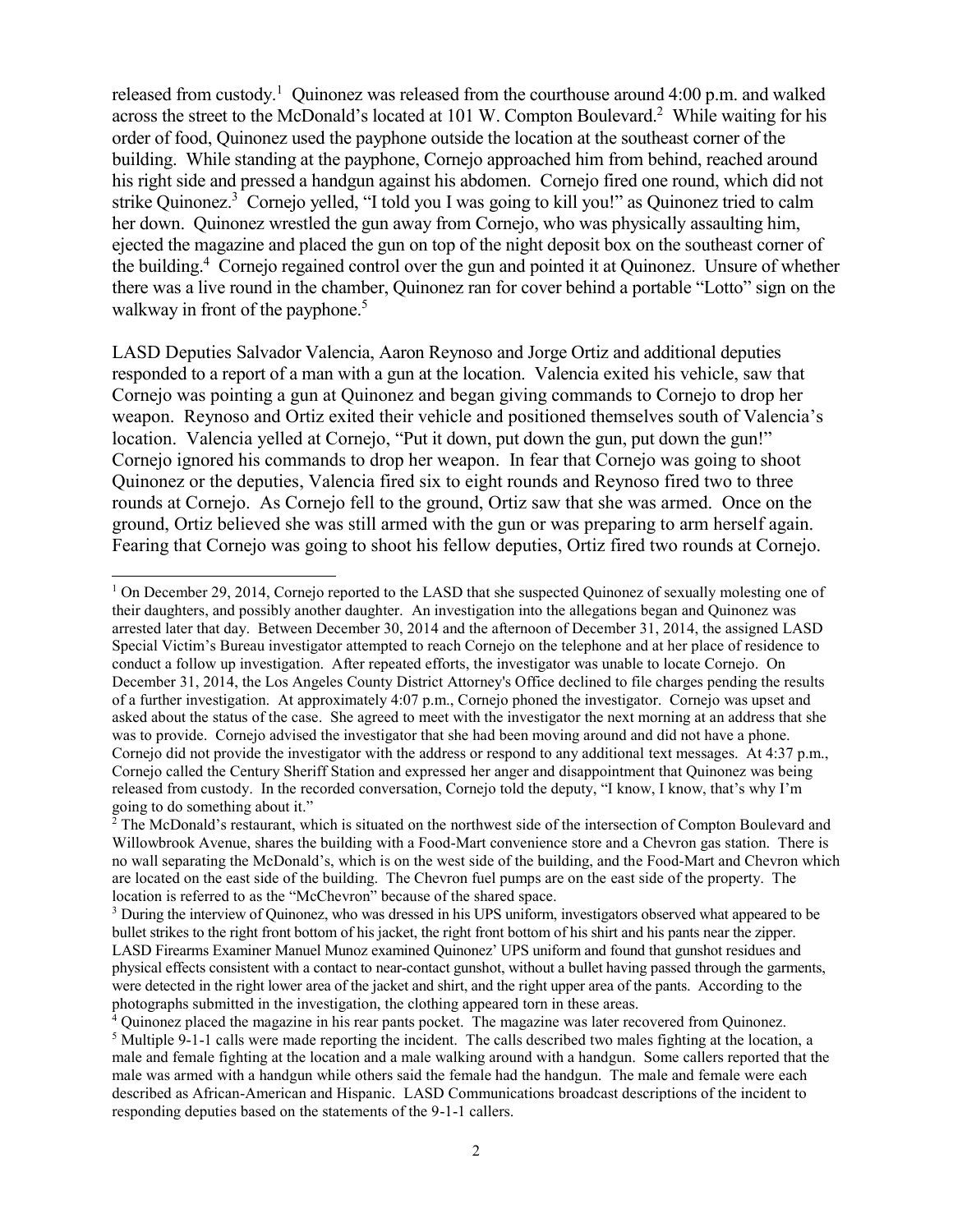A .45 caliber, Firestorm 45 Government semi-automatic handgun with no rounds in the firing chamber and no magazine inserted was found on the ground several inches from Cornejo's waist.

Paramedics transported Cornejo to St. Francis Hospital where she was pronounced dead at 5:08 p.m. On June 3, 2015, Deputy Medical Examiner Vadims Poukens performed a postmortem examination of her remains and determined that she suffered multiple gunshot wounds. The wounds were located in her chest, breast, wrist, legs, finger and back.

#### **Statement of Deputy Salvador Valencia**

On December 31, 2014, Deputy Valencia was working as a uniformed sheriff's deputy at the Compton Sheriff's station when he heard a radio dispatch of a domestic violence incident involving a black male with a handgun at the McDonald's and Chevron Gas Station located at 101 W. Compton Boulevard.<sup>6</sup> Valencia assigned himself to the call and drove a black and white marked patrol vehicle to the location. Valencia followed Sergeant Libira Carter, who drove ahead of him in a marked Chevrolet Tahoe SUV, to the location. In response to the handling unit's request, Valencia volunteered to take a position to the rear of the location where the incident was occurring. Valencia entered the parking lot at the southeast corner of Compton Boulevard and Willowbrook Avenue. Valencia observed Cornejo standing on the east walkway of the McDonald's/Chevron building holding a handgun in her right hand. Cornejo was chasing Quinonez as he ran southbound on the walkway.

Valencia stopped his patrol car in the parking lot, exited and withdrew his service weapon. Valencia, who was parallel with Cornejo, ordered her to "Put the gun down, put the gun down, put the gun down." Quinonez ran to a small sign and attempted to take cover and Cornejo pointed her handgun at him. Cornejo made a flinching motion with her hand as if she was pulling the trigger of her gun. Valencia believed Cornejo was attempting to shoot at Quinonez, and he expected to see gunfire. Cornejo's gun did not fire and she began to manipulate it as if to correct a malfunction.<sup>7</sup> Valencia yelled, "Put it down, put down the gun, put down the gun!" From a distance of approximately ten feet, Valencia continued shouting commands at Cornejo, who looked directly at him, ignored his commands and continued to manipulate the gun. Cornejo then raised her gun and pointed it at Quinonez' head, who was ducked down behind the sign.<sup>8</sup> Fearing that Cornejo was going to shoot and kill Quinonez, Valencia fired six to eight rounds at Cornejo.<sup>9</sup>

After Valencia fired the rounds, Cornejo fell to the ground, dropped her gun and continued to move around. Unsure whether Quinonez posed a threat, Valencia ordered him to the ground. Valencia continued to watch Quinonez and Cornejo because there was a gun approximately one foot away

 $\overline{a}$ 6 Quinonez is Hispanic.

 $<sup>7</sup>$  Emad Erian, a Chevron employee who was inside the location at the time of the incident heard a single gunshot</sup> and then saw Cornejo and Quinonez struggling over a handgun. Erian called 9-1-1, and a deputy responded within twenty to thirty seconds. As the deputy parked his car, Erian saw Cornejo manipulating the gun as if she was getting it "ready to shoot". The deputy exited his vehicle and yelled for Cornejo to drop the gun. Erian could no longer see Cornejo because she had moved south and out of his line of sight. Erian heard gunshots, hid below a window and did not know who was shooting.

<sup>&</sup>lt;sup>8</sup> Cornejo had continued to chase Quinonez, who had run southbound and then northbound around the sign.

<sup>&</sup>lt;sup>9</sup> A post-incident examination revealed that Valencia's departmentally issued 9 millimeter Smith and Wesson firearm was loaded with one round in the chamber and seven rounds in the magazine. Valencia's firearm was normally loaded with one round in the chamber and seventeen rounds in the magazine; this is consistent with Valencia having fired ten rounds during the officer-involved shooting.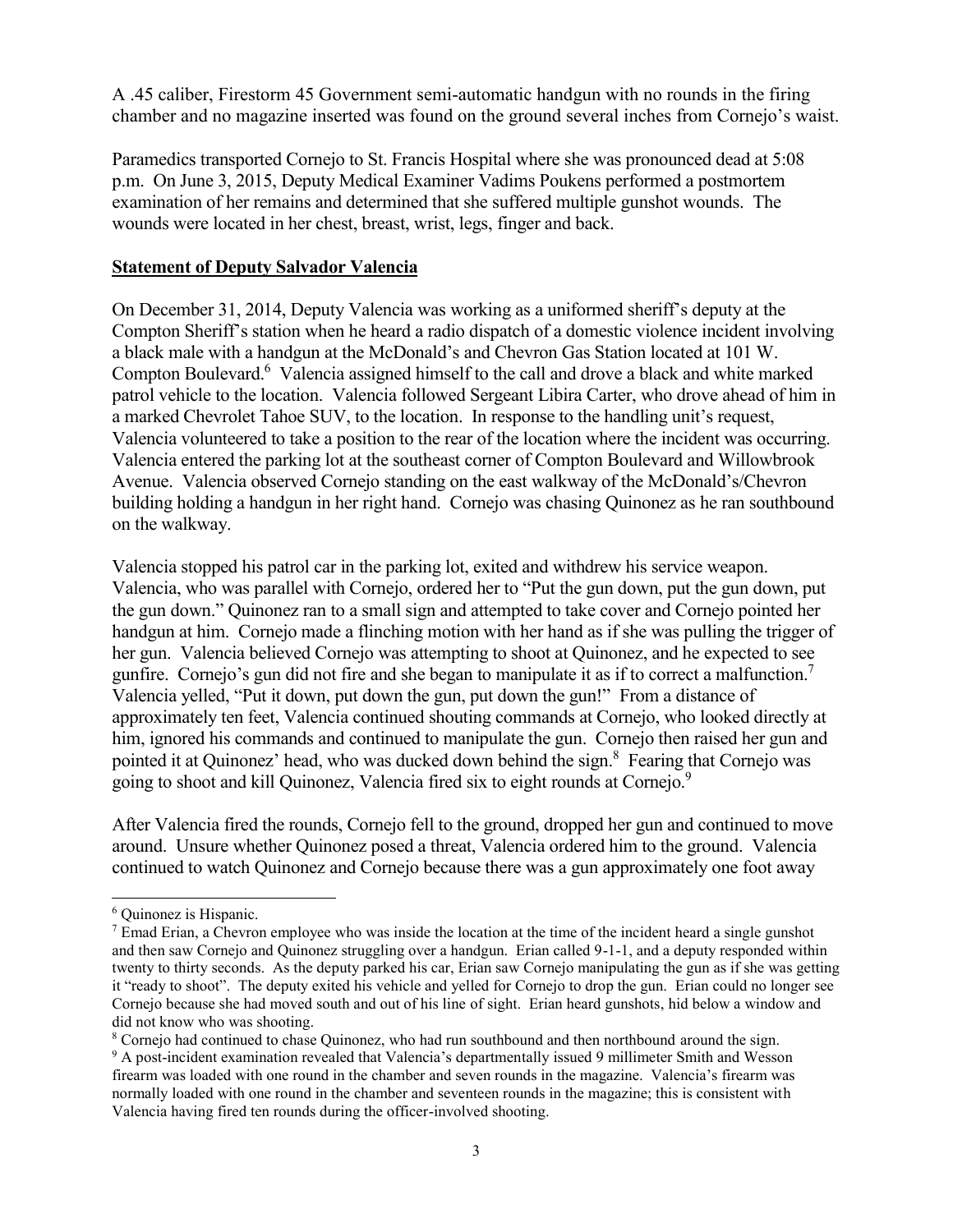from Cornejo. Additional responding deputies approached and monitored Cornejo, who was not handcuffed, because of the presence of her handgun.

#### **Statement of Deputy Aaron Reynoso**

On December 31, 2014, Deputy Reynoso worked as a uniformed sheriff's deputy and was assigned as the Training Officer for Deputy Jorge Ortiz. He and Ortiz were on patrol in a marked black and white patrol car in the area of Rosecrans Avenue and Wilmington Avenue, and Reynosa was the passenger. The deputies received a call of a male and female arguing at the McDonald's/Chevron located at Willowbrook Avenue and Compton Boulevard. The call also indicated that the woman was armed with a gun. Reynosa requested from dispatch that he and Ortiz be assigned as the handling deputies for the call.

Upon arriving at the location, Reynoso saw a marked black and white SUV and a marked patrol car enter the southeast side of the parking lot from Compton Boulevard. Reynosa and Ortiz drove from Compton Boulevard into the southwest opening to the parking lot and stopped their vehicle. Reynoso and Ortiz exited their vehicle and began walking towards a vehicle parked south of Valencia to obtain cover and to avoid the possibility of crossfire.<sup>10</sup> As they walked eastbound, Reynoso observed Cornejo, who was at the southeast Corner of the building. Cornejo was pointing a gun at Quinonez' face and chest, who was approximately two to three feet north of her. Valencia was giving commands to Cornejo, but initially Reynoso was unsure of what he was saying. Reynoso then heard Valencia tell Cornejo to, "Drop it, drop it!" Cornejo turned her body towards Valencia with her right arm bent at a ninety degree angle, and the gun pointed in Valencia's direction. Fearing that Cornejo was going to shoot Valencia or Quinonez, Reynoso fired two to three rounds at Cornejo. $11$ 

Cornejo fell to the ground onto her right shoulder and rolled to her back. Cornejo dropped her gun which landed on the ground near her left waist.

### **Statement of Deputy Jorge Ortiz**

On December 31, 2014, Deputy Ortiz worked as a uniformed sheriff's deputy and was partnered with Deputy Reynoso. While on patrol in a marked black and white patrol car near Tajauta Avenue and Rosecrans Avenue, they received a call of a black male with a gun at the "McChevron" located at Willowbrook Avenue and Compton Boulevard. While enroute to the location, the call was assigned to Ortiz and he began to coordinate with assisting units.

Ortiz and Reynoso arrived at the same time as Valencia and a sergeant in another vehicle. Ortiz drove into the southwest driveway from Compton Boulevard and saw several people looking in an eastward direction. Ortiz parked the patrol car in a northeast direction, and he and Reynoso exited the vehicle. He and Reynoso began to "move with a purpose" towards the southeast corner of the building. Valencia was east of him, with his service weapon drawn and pointed to the west. Ortiz observed Cornejo, who stood with her back and possibly her right side towards him. Ortiz could

 $\overline{a}$ <sup>10</sup> Valencia was positioned behind the driver's door of his patrol car with his gun drawn.

<sup>&</sup>lt;sup>11</sup> A post-incident examination revealed that Reynoso's departmentally issued 9 millimeter Smith and Wesson firearm was loaded with one round in the chamber and fourteen rounds in the magazine. Reynoso's firearm was normally loaded with one round in the chamber and seventeen rounds in the magazine; this is consistent with Valencia having fired three rounds during the officer-involved shooting.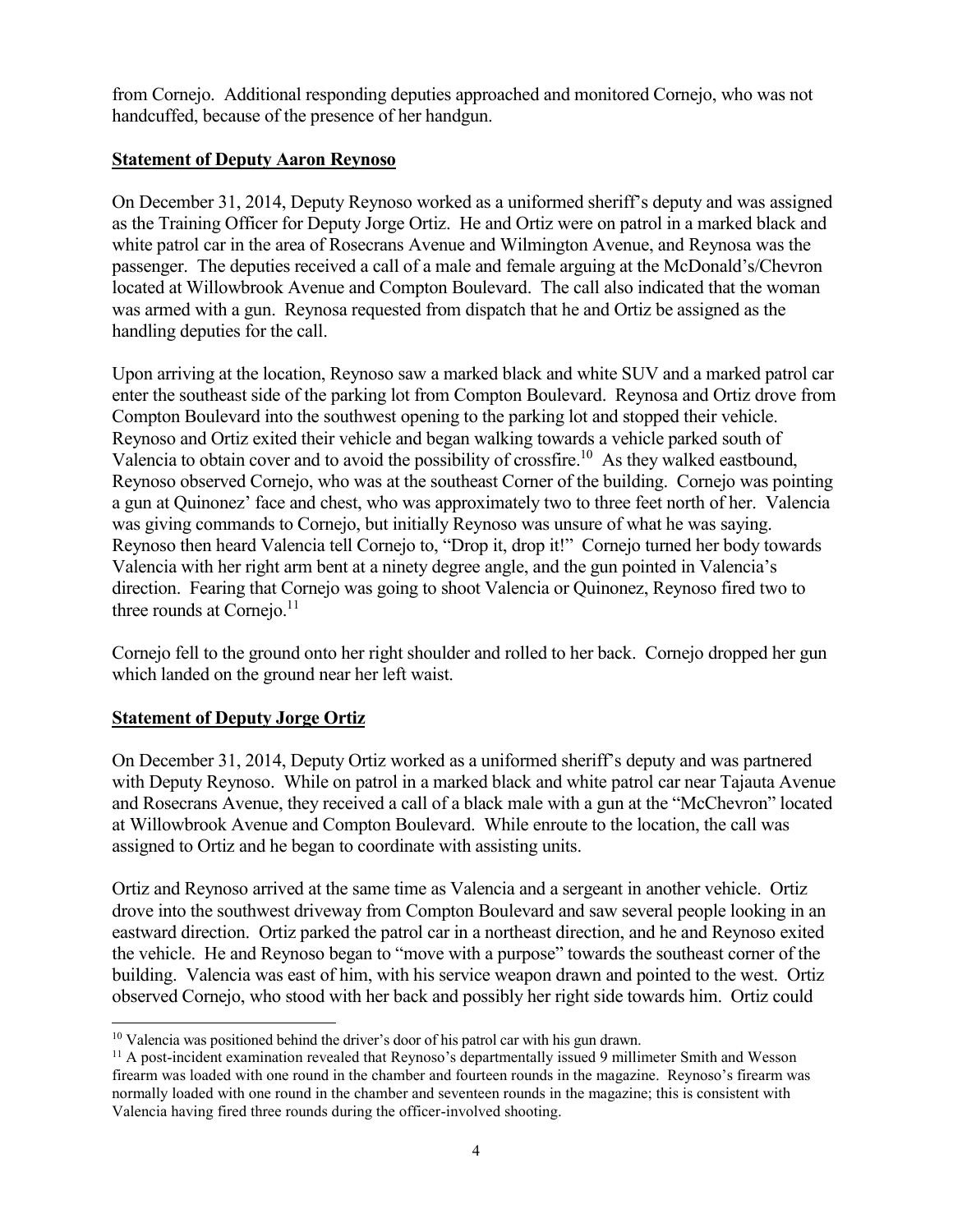see that Reynoso had his service weapon drawn and was pointing it towards Cornejo.<sup>12</sup> Ortiz heard someone shout, "Drop the gun, drop the gun, drop the gun!" and another male voice shouting commands.<sup>13</sup> Ortiz heard several gunshots but could not tell who was shooting. As the shooting occurred and Cornejo fell to the ground, Ortiz saw that she was armed with a handgun. Ortiz lost sight of the gun, but believed it was either on the ground on her left side or still in her hand. Cornejo began to move around and roll over towards her left side, away from the deputies. Within seconds of the shooting, Ortiz believed that Cornejo was still armed or was attempting to arm herself with the gun. Ortiz ordered her to stop but she continued moving. Fearing that she was going to shoot and kill him or the other deputies, Ortiz fired two rounds at Cornejo.<sup>14</sup> After firing the rounds, Ortiz saw that Cornejo was lying on her back with her hands exposed, and believed she was no longer a threat to his safety or that of the other deputies.

#### **Additional Information**

There were numerous employees and customers inside the McDonald's/Chevron building and near the location at the time of the incident. Several witnesses observed the events leading up to the officer-involved shooting, and saw the physical struggle between Cornejo and Quinonez. Some reported hearing a gunshot and then observing Quinonez struggle with Cornejo to take the handgun from her, and others heard the gunshot and observed Cornejo manipulating the gun as if she was getting ready to shoot it. While some of the witnesses saw and heard portions of the initial incident, they took cover because of the presence of the gun and did not observe the officer-involved shooting. Other witnesses said they observed the deputies fire their weapons but could not see where they were shooting.

Darnell Burnett, a security officer employed by the City of Compton, was assigned to the City Hall lobby located at 205 S. Willowbrook on the date of the incident. An unknown individual alerted Burnett that a male and female were fighting down the street, and Burnett called the Compton Sheriff's station to report the incident. While on hold, Burnett accessed the surveillance camera affixed to the roof on the northeast corner of the Compton Courthouse, located at 200 W. Compton Boulevard. Burnett focused the camera on Quinonez and Cornejo. The camera was not fixed and tracked their movements, which were periodically obstructed by trees and the limited angle of the camera. The video depicts a physical altercation between Cornejo and Quinonez at the McDonald's/Chevron. Cornejo repeatedly strikes and kicks Quinonez as they walk back and forth near the southeast corner of the building. Quinonez appears to be attempting to retrieve an unknown object from Cornejo's right hand. Quinonez is seen placing an unknown object into his right pants pocket and then walking toward the night deposit box on the east side of the building. Cornejo is seen producing a handgun from near the night deposit box and chasing Quinonez while pointing the gun at him. Quinonez runs around a portable sign and attempts to take cover behind it. Cornejo walks towards Quinonez with what appears to be both arms extended forward. Cornejo is

 $\overline{a}$ 

<sup>&</sup>lt;sup>12</sup> Reynoso stood in front of and to the right of Ortiz.

<sup>&</sup>lt;sup>13</sup> Ortiz believed Valencia and possibly Reynoso shouted the commands but was unsure because he was focused on Cornejo and was not watching Valencia and Reynoso.

<sup>&</sup>lt;sup>14</sup> A post-incident examination revealed that Ortiz' departmentally issued 9 millimeter Smith and Wesson firearm was loaded with one round in the chamber and thirteen rounds in the magazine. Ortiz' firearm was normally loaded with one round in the chamber and fifteen rounds in the magazine; this is consistent with Ortiz having fired two rounds during the officer-involved shooting.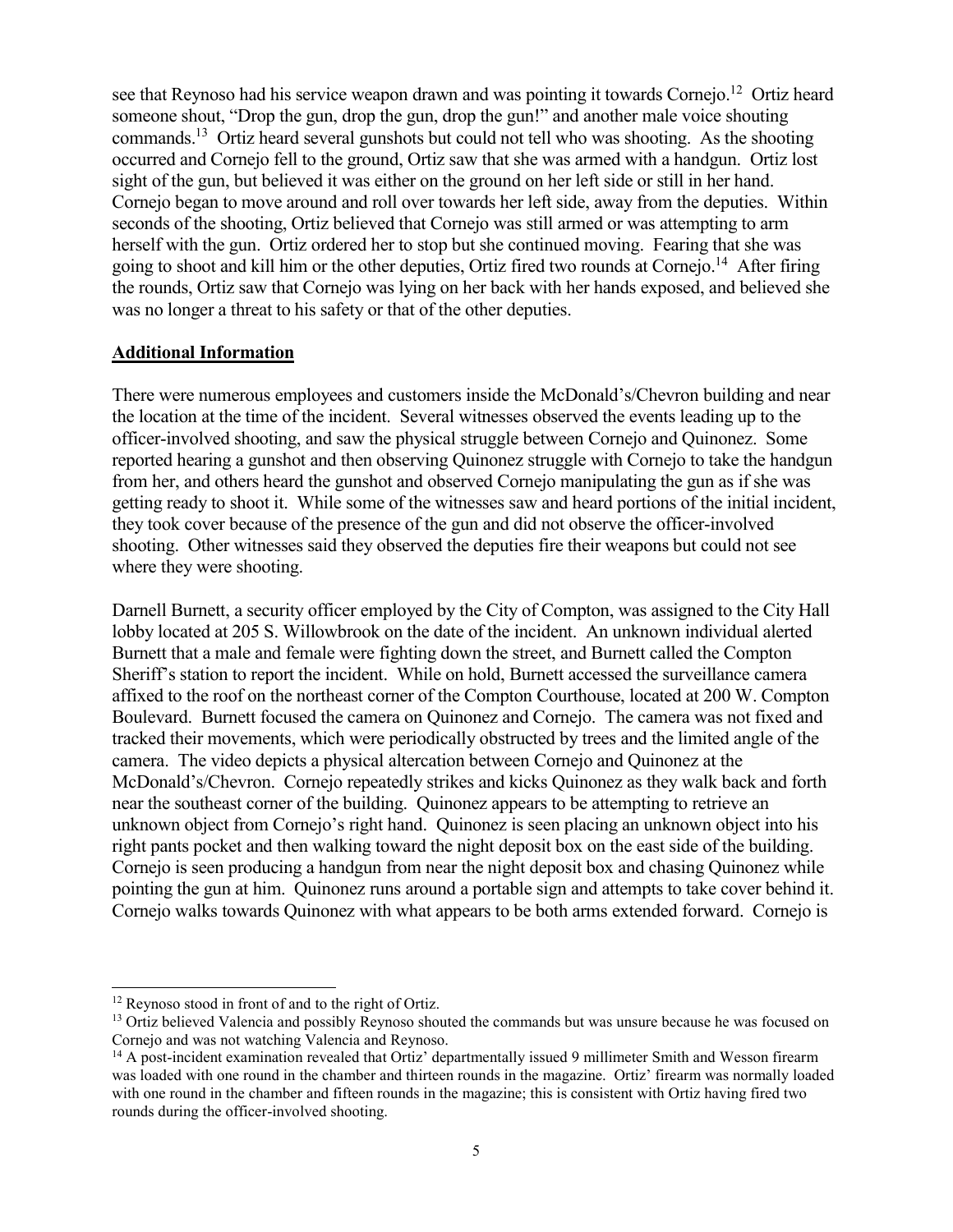then seen dropping to the ground.<sup>15</sup> A few seconds later, two deputies appear on camera and appear to walk eastbound past the southeast corner of the building with their handguns drawn.

The surveillance video from the McDonald's/Chevron did not capture the officer-involved shooting.

## **LEGAL ANALYSIS**

California law permits the use of deadly force in self-defense or in the defense of others if it reasonably appears to the person claiming the right of self-defense or the defense of others that he actually and reasonably believed that he or others were in imminent danger of great bodily injury or death. Penal Code § 197; *People v. Randle* (2005) 35 Cal.4th 987, 994 (overruled on another ground in *People v. Chun* (2009) 45 Cal.4<sup>th</sup> 1172, 1201); *People v. Humphrey* (1996) 13 Cal.4<sup>th</sup> 1073, 1082; *see also,* CALCRIM No. 505.

In protecting himself or another, a person may use all the force which he believes reasonably necessary and which would appear to a reasonable person, in the same or similar circumstances, to be necessary to prevent the injury which appears to be imminent. CALCRIM No. 3470. If the person's beliefs were reasonable, the danger does not need to have actually existed. *Id.* 

"Where the peril is swift and imminent and the necessity for action immediate, the law does not weigh in too nice scales the conduct of the assailed and say he shall not be justified in killing because he might have resorted to other means to secure his safety." *People v. Collins* (1961) 189 Cal.App.2d 575, 589.

"The 'reasonableness' of a particular use of force must be judged from the perspective of a reasonable officer on the scene, rather than the 20/20 vision of hindsight….The calculus of reasonableness must embody allowance for the fact that police officers are often forced to make split-second judgments – in circumstances that are tense, uncertain, and rapidly evolving – about the amount of force that is necessary in a particular situation." *Graham v. Connor* (1989) 490 U.S. 386, 396-397.

# **CONCLUSION**

The evidence examined in this investigation shows that Mayra Cornejo was upset that charges were not filed against Ferman Quinonez and that he was being released from custody. Outraged about the situation, Cornejo phoned the Century Sheriff Station and told a deputy that she was going to do something about it. Within minutes, Cornejo confronted Quinonez outside the McDonald's/Chevron located at 101 W. Compton Boulevard, placed a handgun against his body and fired a round. Quinonez was not struck with the round, and he disarmed Cornejo. Quinonez managed to remove Cornejo's firearm and eject the magazine, however Cornejo eventually regained possession of the handgun.

Deputies Salvador Valencia, Aaron Reynoso and Jorge Ortiz arrived in response to the call that either a man or woman was armed with a gun at the location. Valencia saw Cornejo holding a

 $\overline{a}$  $15$  The surveillance video was submitted as a part of this investigation. Burnett said that while observing the incident on the surveillance video monitor, there appeared to be a few moments of conversation between the deputies and Cornejo before the deputies fired the rounds. This was not captured on the submitted video.